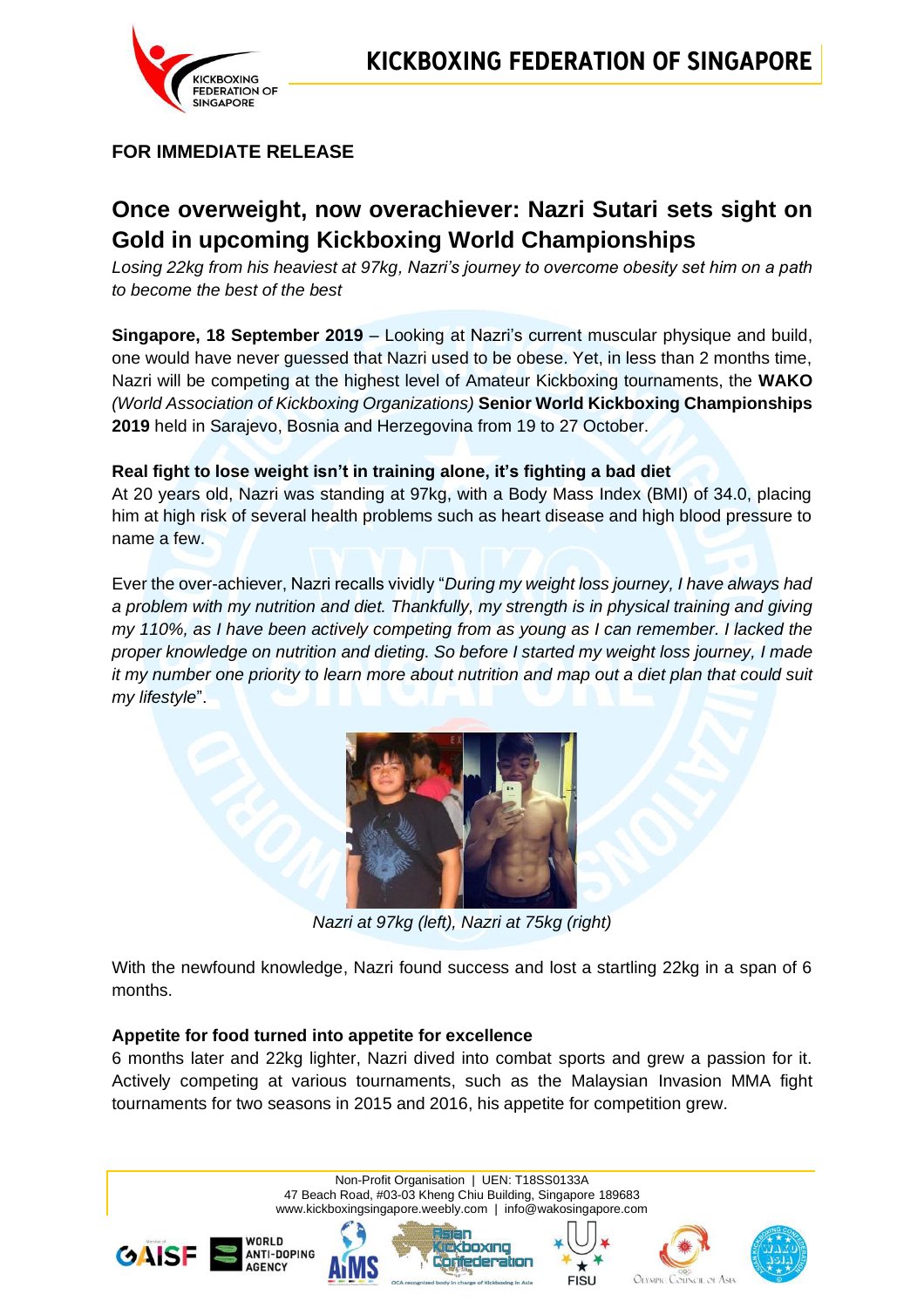

*"I guess because I have been participating in competitions since young, I grew up with that kind of hunger and drive. I never settled for second, always wanting to be the best in everything that I did."*

#### **National Kickboxing Champion turned National Kickboxing Coach at age 29**

Nazri took part in the Singapore Kickboxing Championships 2019, from 22 to 24 March, held at Marina Bay Sands, organised by Kickboxing Federation of Singapore (KFS).

Competing in the under 81kg Low Kick Ring Sport category, Nazri competed across the 3-day championship, and emerged as champion in his category. He recalls, *"It was really quite exciting to fight over 3 days back-to-back. It keeps you on your toes, because you have to maintain weight over the 3 days and make sure your fight strategies are on point to last over multiple fights."*

*"I'm super thankful to have my coach Bruce Loh, who guided me throughout the competition. I believe without him I would not have achieved what I have.*"



*Nazri in action (left) Nazri (middle)*



Nazri joined the National Kickboxing Squad, and shortly was offered to become a National Coach for the team. "*I was surprised, but very humbled that they offered me the role*."

Mr Jason Lim, President of Kickboxing Federation of Singapore shares, *"I saw an immense amount of potential in Nazri when I first met him personally during the initial stages of organizing the Singapore Kickboxing Championships 2019. He came across as someone who was very determined, disciplined and dedicated. During trainings, Nazri displays a high sense of responsibility with a deep hunger and desire to win. He never misses a training and puts in 110% effort, always."*

*"Nazri is a multi-talented Combat Sports athlete. With his cross-discipline skills and knowledge, he can take our competition team to the next level. Having trained in fencing (he was part of the Junior Fencing National Team), crossing over to boxing, then to Mixed Martial Arts (MMA) and now to Kickboxing, he brings a treasure chest of knowledge and skills to our federation. That's why I chose him to become a National Coach. With a high-achieving mental state grounded with humility and respect, Nazri definitely is a role model for the other athletes to look up to. As a young federation with big aspirations, I believe under Nazri's coaching and guidance, the National Kickboxing team will reach their fullest potential."*

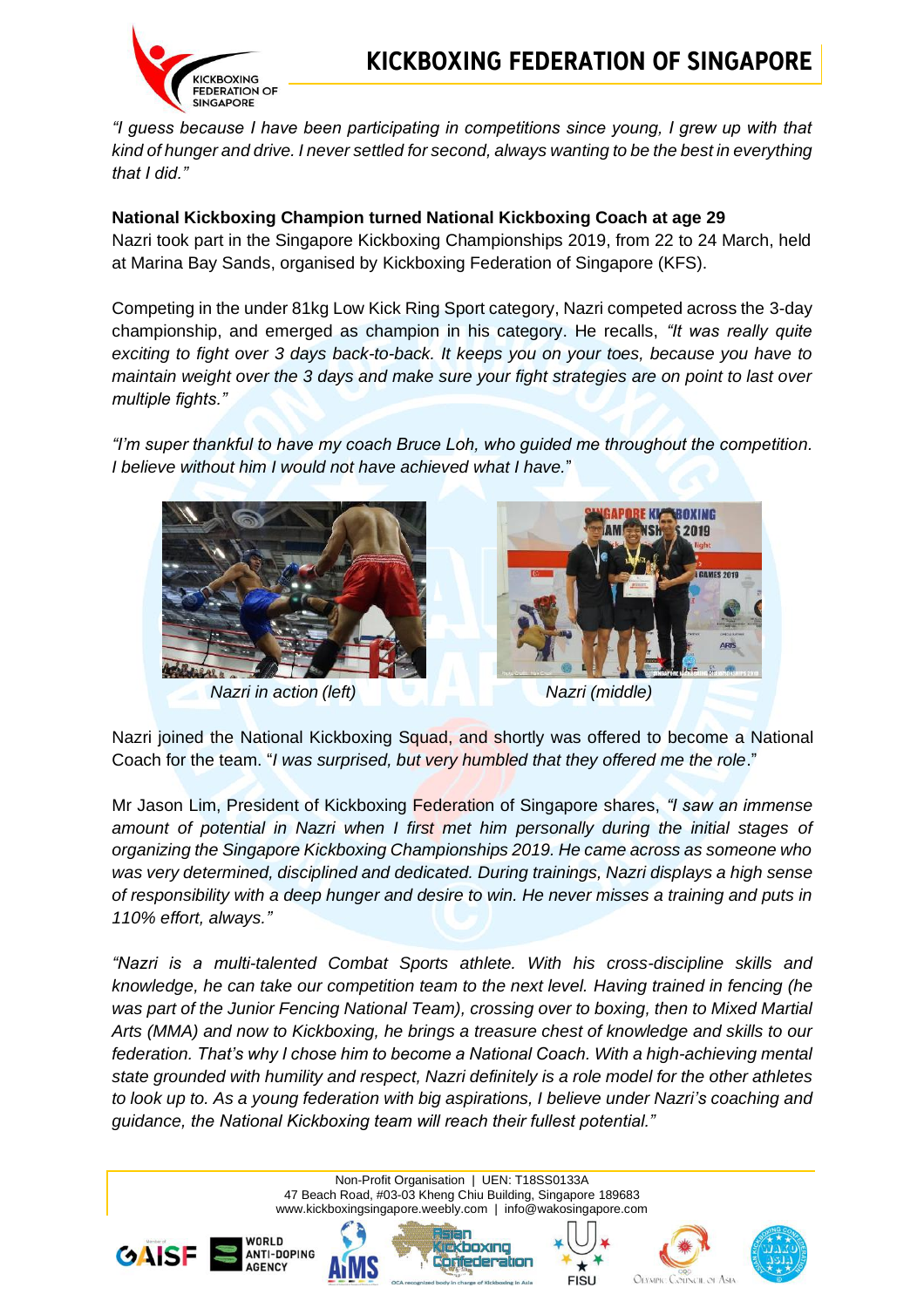## **Pit stop before competition, Nazri prepares with Training Camp in Taipei**

Undaunted against challenges, Nazri will be competing at a world-level competition, the highest standard of competition, something which he's never done before.

*"I'm always ready for a challenge. I believe that's the way I can improve as a fighter. Ask me if I'm nervous, I will say yes. But ask me if I'm afraid, I will say no."*

A good training camp is the best way to prepare for competitions. Nazri will be joining a 7-day training camp to be held in Taipei from 23 to 30 September 2019. The training camp will be jointly organized by WAKO Chinese Taipei (TAIWAN) and Asian Kickboxing Confederation (WAKO ASIA), the governing authority for the sport of Kickboxing in Asia. Aslan Sports, a combat sports equipment supplier, will be sponsoring part of Nazri's training camp.

*"Words can't express how grateful I am to Aslan Sports for the sponsorship they provided. Ahead of this competition, I've sacrificed a lot of things, finances are one of them. I'm a coach and personal trainer. So, if I'm not working, I'm not earning. That takes a toll on me as I support my parents with my income. If I'm not earning as much, I can't give my parents as much."*

*"It was a miracle actually, this sponsorship. I committed and signed up for the competition and training camp. I was working more to save up as much as I could, prepared to pay everything on my own. I booked my flight for the World Championships already. Then I got a call from Aslan Sports, who heard about what I was going through and they offered a partial sponsorship to me, for the training camp."*

## **First World-level Kickboxing competition Singapore will be participating in, with its biggest contingent**

Kickboxing Federation of Singapore will be fielding a team of 4 athletes for the WAKO Senior World Kickboxing Championships 2019. It is the gold standard of Amateur Kickboxing competition in the world, which takes place bi-annually.

The competition will take place from 19 to 27 October 2019 in Sarajevo, Bosnia and Herzegovina.

## **Goal for Gold**

Nazri sets his sight on gold and has been training with this goal in mind since May 2019. Nazri recalls, "*Jason told me about this World Championships happening in October, which happens once every 2 years. I only had 5 months advance notice then. I told him almost immediately 'Sign me up!'."*

*Nazri says, "This competition is going to be the biggest and most significant thing I've ever done in my life, for my country and for myself. I've never lost sight of my goal. Every day this thought drives me to train harder and push beyond my boundaries."*

*"There are days where I sleep at 1am and wake up at 6am. But it's all worth it. Because I'm going to do train my best, give my best and do my best in the competition."*

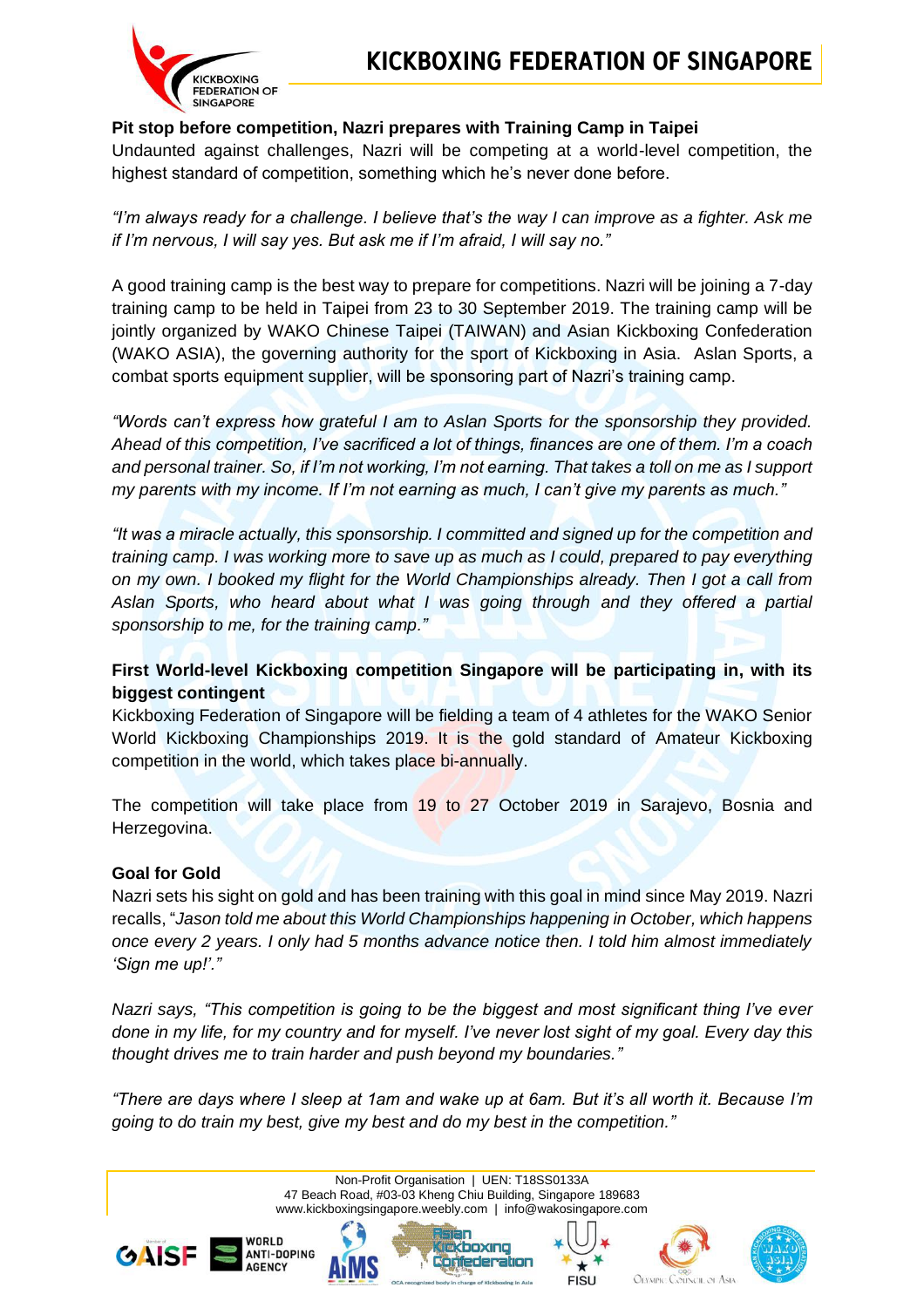

## **About Kickboxing Federation of Singapore**

Kickboxing Federation of Singapore (KFS) is the appointed national representative of the World Association of Kickboxing Organisations (WAKO) – the world's sole governing body for the sport.

#### Mission

To be the beacon for Kickboxing in Singapore, promoting it as a wholesome sport for ALL and nurturing those with the attributes for "competitive Kickboxing" to realise their maximum potential.

#### Vision

- To become one of the leading nations in the sport; at SEA Games, Asian Games and World Level.
- To develop, groom and nurture talent; and to consistently compete and perform at the highest levels across the national squad, and all major international championships.
- To become a regional hub for Kickboxing in South East Asia.

#### **Objective**

We aim to develop the sport of Kickboxing in Singapore by providing:

- Kickboxing as a Sport and/or Fitness activity to everybody regardless of age, gender and race.
- Competition opportunities at National, South-East Asia, Asian and International Levels.
- An avenue to reach out to at-risk youths.

## **About Asian Kickboxing Confederation (WAKO ASIA)**



Asian Kickboxing Confederation (in short "WAKO ASIA") is Asian Continental Confederation in charge of all Kickboxing activities in ASIA.

After recognition of sport of Kickboxing by Olympic Council of Asia (OCA) during its the General Assembly held on 9 September 2005, Asian



Kickboxing Confederation has been granted the recognition by OCA as being the body in charge of sport of Kickboxing in Asia.

Accordingly, the sport of Kickboxing under direct supervision of Asian Kickboxing Confederation was included in Asian Indoor & Martial Arts Games as official sport.

Non-Profit Organisation | UEN: T18SS0133A 47 Beach Road, #03-03 Kheng Chiu Building, Singapore 189683 www.kickboxingsingapore.weebly.com | [info@wakosingapore.com](mailto:info@wakosingapore.com)